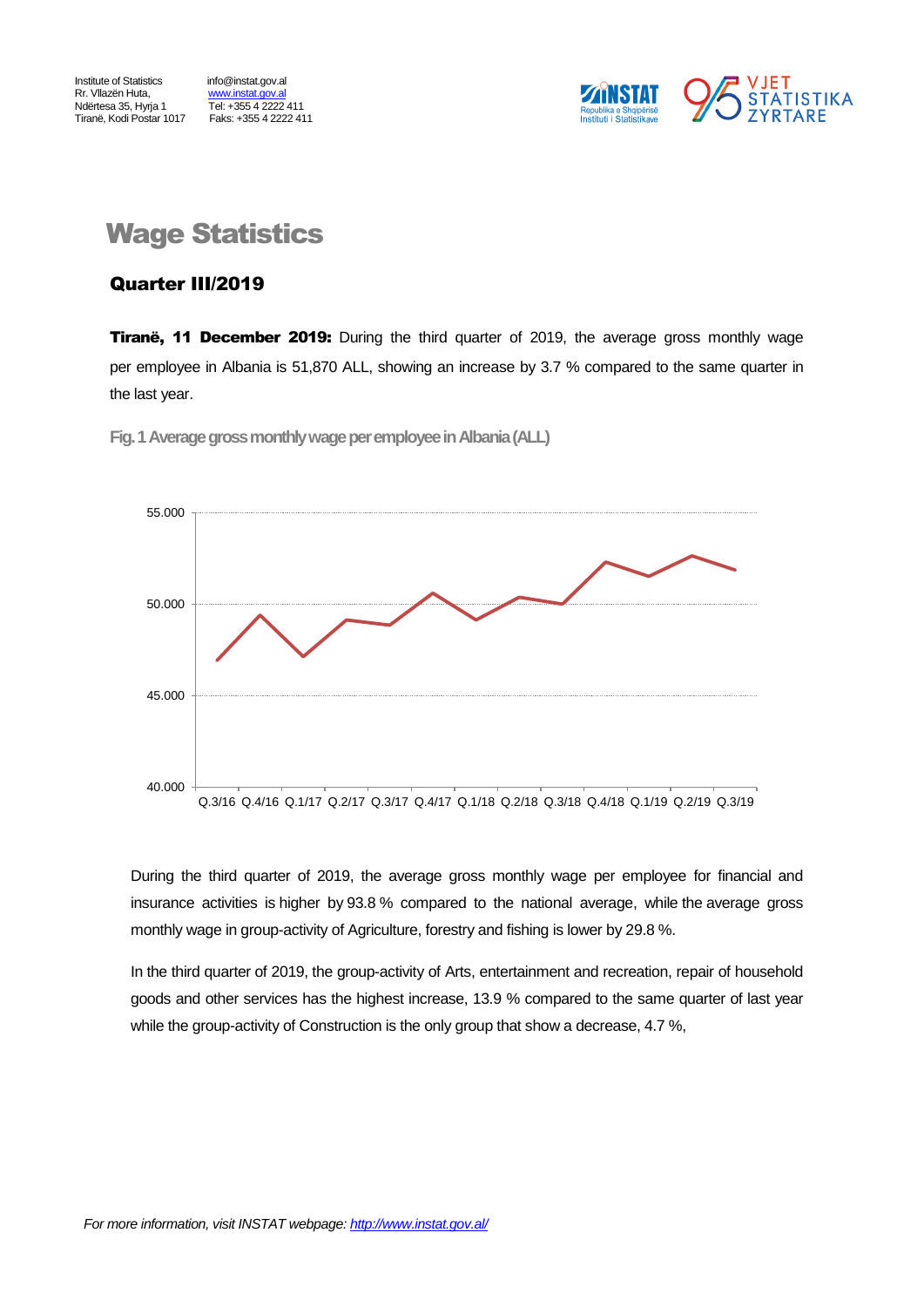#### **Fig. 2 Average gross monthly wage by economic activities(ALL)**



During the second quarter of 2019, the average gross monthly wage for Managers is higher by 88.8 % compared to the national average, while for Elementary Occupations is lower by 38.7 %.

In the third quarter 2019, the average gross monthly wage for Armed Forces has the highest increase, 7.9 % compared to the same quarter of 2018, while for the group-occupation of Managers has the lowest increase, by 0.7 %.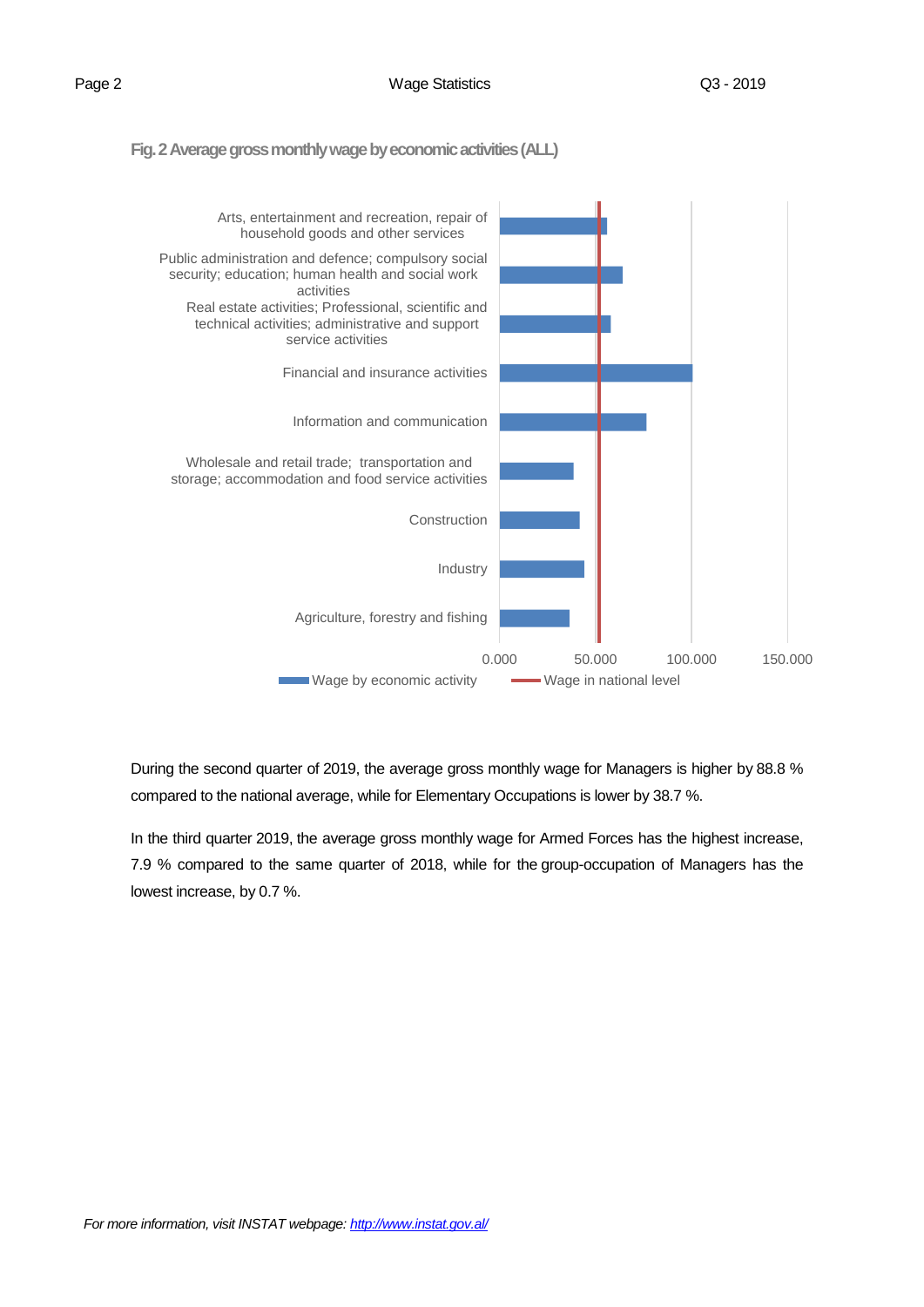**Fig. 3Average gross monthly wage by group-occupations(ALL)**



**Tab. 1 Average gross monthly wage per employee and approved minimum wage (ALL)**

| <b>Description</b>                                     | Q.3/16 | Q.4/16 | Q.1717 | Q.2/17 | Q.3/17 | Q.4/1      | Q.1/18 | Q.2/18 | Q.3/18     | Q.4/18 | Q.1/19 | Q.2/19 | Q.3/19 |
|--------------------------------------------------------|--------|--------|--------|--------|--------|------------|--------|--------|------------|--------|--------|--------|--------|
| Average gross monthly wage per<br>employee             | 46.933 | 49,409 | 47.143 | 49,150 | 48,863 | 50,6<br>14 | 49,145 | 50,392 | 50,<br>015 | 52.312 | 51,531 | 52,645 | 51,870 |
| Average monthly wage per employee<br>in public sector  | 54.550 | 54.600 | 56,500 | 60.500 | 60,650 | 61,6<br>00 | 59,728 | 60,595 | 60,<br>494 | 63.276 | 61.384 | 63.207 | 63,911 |
| Average monthly wage per employee<br>in private sector | 42,851 | 45,792 | 42,853 | 43,997 | 43,630 | 45,6<br>31 | 44,796 | 45,667 | 45.<br>274 | 47,299 | 46,982 | 47,894 | 46,473 |
| Approved minimum wage                                  | 22,000 | 22,000 | 22,000 | 24,000 | 24.000 | 24,0<br>00 | 24,000 | 24.000 | 24,<br>000 | 24.000 | 26,000 | 26,000 | 26,000 |

*Source of information: General Directorate of Taxation, social insurance contributors; INSTAT's calculation*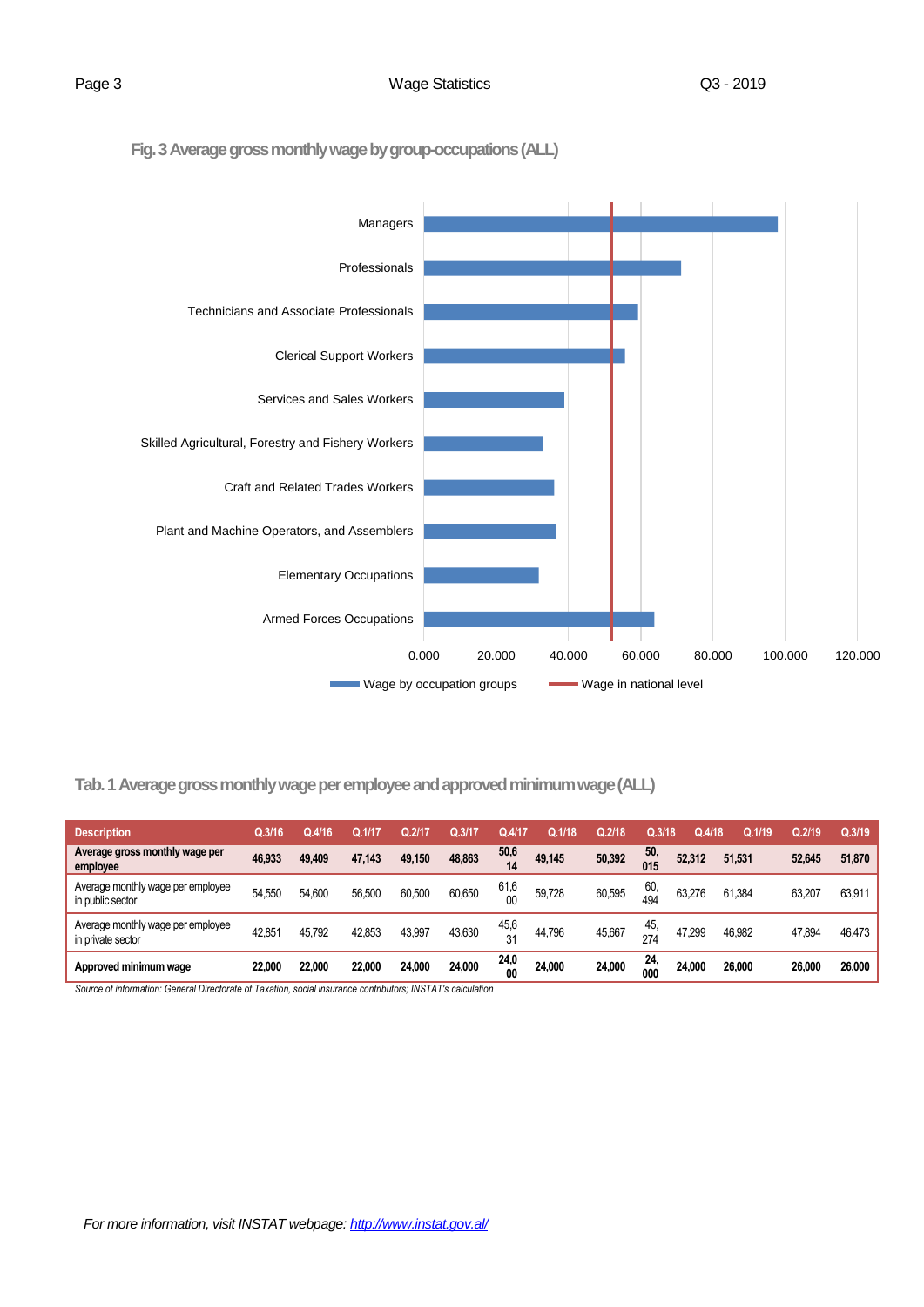### Page 4 Case Contract Contract Contract Contract Contract Contract Contract Contract Contract Contract Contract Contract Contract Contract Contract Contract Contract Contract Contract Contract Contract Contract Contract Con

**Tab.2 Average gross monthly wage per employee by economic activity(ALL)**

| <b>NACE</b><br>Rev <sub>2</sub><br>(sections) | <b>Economic</b><br>activity by NACE<br>Rev <sub>2</sub>                                                                                                                                                     | Q.3/16 | Q.4/16  | Q.1/17 | Q.2/17  | Q.3/17 | Q.4/17  | Q.1/18  | Q.2/18  | Q.3/18  | Q.4/18  | Q.1/19  | Q.2/19  | Q.3/19  |
|-----------------------------------------------|-------------------------------------------------------------------------------------------------------------------------------------------------------------------------------------------------------------|--------|---------|--------|---------|--------|---------|---------|---------|---------|---------|---------|---------|---------|
|                                               | <b>Total</b>                                                                                                                                                                                                | 46,933 | 49,409  | 47,143 | 49,150  | 48,863 | 50,614  | 49,145  | 50,392  | 50,015  | 52,312  | 51,532  | 52,645  | 51,870  |
| A                                             | Agriculture, forestry<br>and fishing                                                                                                                                                                        | 34,292 | 35,065  | 34,621 | 36,657  | 36,489 | 37,187  | 36,822  | 36,961  | 36,334  | 37,343  | 37,956  | 39,313  | 36,397  |
| B.C.D.E                                       | Industry                                                                                                                                                                                                    | 40,193 | 42,451  | 39,247 | 39,688  | 39,911 | 42,615  | 41,023  | 41,464  | 41,711  | 44,672  | 43,463  | 43,607  | 44,134  |
| F                                             | Construction                                                                                                                                                                                                | 41,042 | 44,225  | 42,394 | 42,612  | 43,354 | 44,015  | 43,630  | 43,654  | 43,749  | 43,475  | 42,428  | 42,521  | 41,715  |
| G, H, I                                       | Wholesale and<br>retail trade;<br>transportation and<br>storage;<br>accommodation<br>and food service<br>activities                                                                                         | 33,545 | 35,483  | 33,553 | 34,560  | 34,788 | 35,501  | 35,375  | 36,561  | 36,555  | 38,292  | 38,558  | 38,892  | 38,577  |
| J                                             | Information and<br>communication                                                                                                                                                                            | 71,051 | 79,757  | 69,591 | 77,004  | 72,284 | 74,782  | 71,497  | 78,423  | 75,597  | 77,719  | 76,037  | 87,605  | 76,500  |
| Κ                                             | Financial and<br>insurance activities                                                                                                                                                                       | 95,314 | 106,047 | 95,403 | 111,199 | 96,523 | 111,368 | 100,455 | 114,162 | 100,609 | 111,626 | 101,734 | 113,339 | 100,547 |
| L, M, N                                       | Real estate<br>activities:<br>Professional.<br>scientific and<br>technical activities:<br>administrative and<br>support service<br>activities                                                               | 53,151 | 56,547  | 54,494 | 54,729  | 56,086 | 58,355  | 57,819  | 58,247  | 59,157  | 60,807  | 59,726  | 60,102  | 57,871  |
| O, P, Q                                       | <b>Public</b><br>administration and<br>defense:<br>compulsory social<br>security; education;<br>human health and<br>social work<br>activities                                                               | 56,278 | 57,073  | 56.666 | 60,403  | 60.826 | 61,755  | 60,306  | 60,756  | 61,103  | 62,070  | 61,554  | 63,276  | 64,065  |
| R, S, T, U                                    | Arts, entertainment<br>and recreation.<br>repair of household<br>goods and other<br>services<br>Source of information: General Directorate of Taxation, social insurance contributors; INSTAT's calculation | 45,673 | 49,005  | 47,515 | 49,528  | 49,186 | 51,301  | 49,349  | 49,740  | 49,168  | 56,560  | 57,402  | 56,295  | 56,012  |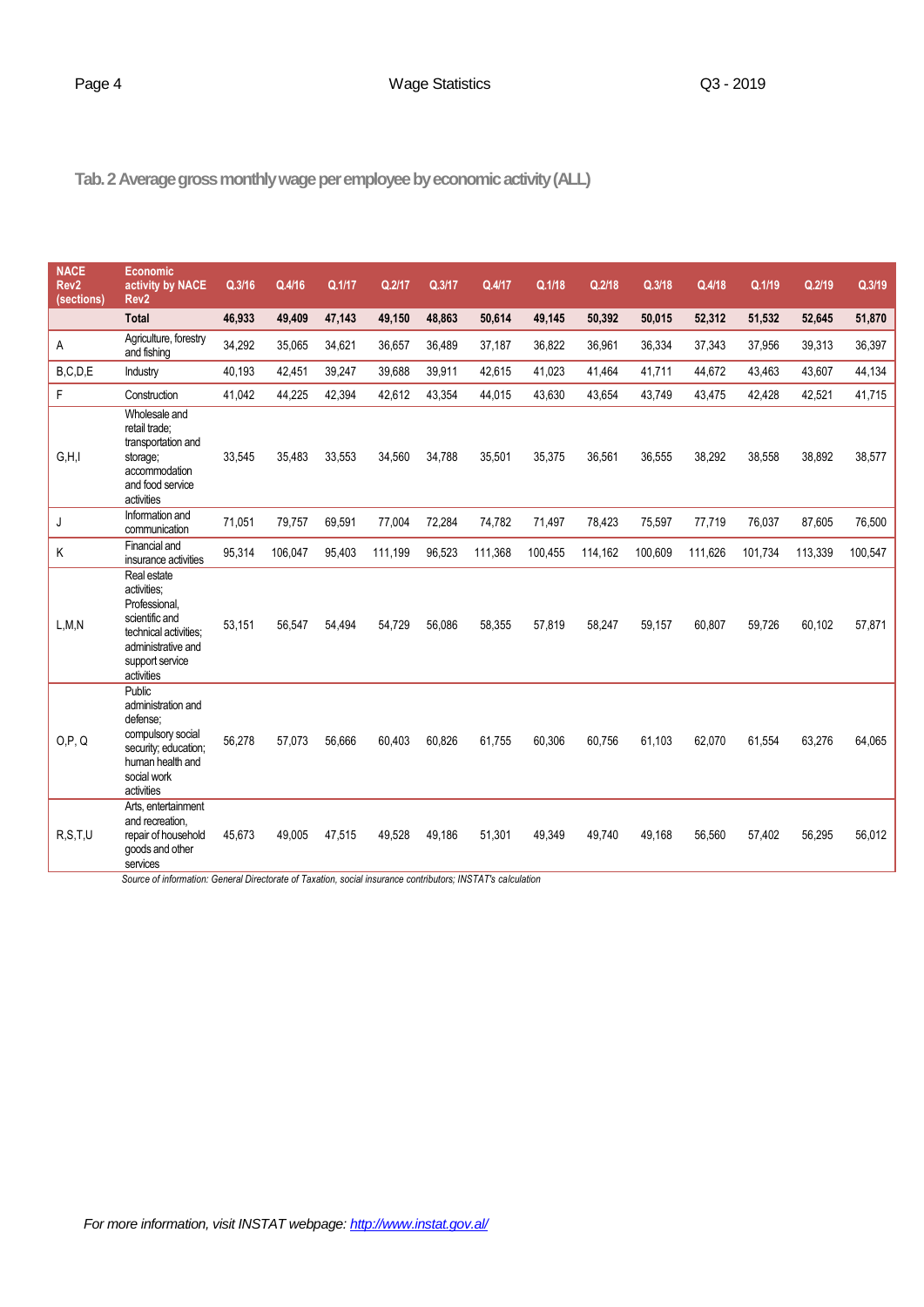| Tab. 3 Average gross monthly wage per employee by group-occupations (ALL) |  |
|---------------------------------------------------------------------------|--|
|                                                                           |  |

| <b>Group-occupations ISCO-08</b>                             | Q.3/16                  | Q.4/16 | Q.1/17 | Q.2/17  | Q.3/17 | Q.4/17 | Q.1/18 | Q.2/18  | Q.3/18 | Q.4/18  | Q.1/19 | Q.2/19  | Q.3/19 |
|--------------------------------------------------------------|-------------------------|--------|--------|---------|--------|--------|--------|---------|--------|---------|--------|---------|--------|
| <b>Total</b>                                                 | 46.933                  | 49,409 | 47.143 | 49,150  | 48.863 | 50.614 | 49.145 | 50.392  | 50.015 | 52.312  | 51.532 | 52.645  | 51,870 |
| Managers                                                     | 95,383                  | 97.838 | 91.777 | 97,165  | 93.109 | 99.371 | 96.166 | 100.035 | 97.297 | 101.886 | 96.656 | 100.049 | 97.951 |
| Professionals                                                | 63,841                  | 66,616 | 63,616 | 66,561  | 66.469 | 68.471 | 66,097 | 67,491  | 68.024 | 70,032  | 68,667 | 70,706  | 71.158 |
| Technicians and Associate<br>Professionals                   | 51.499                  | 54.246 | 52.453 | 54.028  | 53.824 | 55.954 | 54.650 | 55.562  | 56.168 | 59.932  | 58.923 | 59,773  | 59.236 |
| <b>Clerical Support Workers</b>                              | 47,335                  | 51.078 | 49,051 | 50,219  | 51.133 | 53.041 | 51,082 | 51,758  | 52.981 | 56,312  | 55,213 | 55,756  | 55,624 |
| Services and Sales Workers                                   | 34,533                  | 36,011 | 35,209 | 37,021  | 37.123 | 37.924 | 37,770 | 38,077  | 37,040 | 38,235  | 39,081 | 39.736  | 38,797 |
| Skilled Agricultural, Forestry and<br><b>Fishery Workers</b> | 28,285                  | 28.104 | 28.104 | 29,918  | 30.643 | 30,816 | 30,861 | 30,932  | 31.151 | 31.164  | 32,370 | 32.462  | 32,777 |
| <b>Craft and Related Trades Workers</b>                      | 30.987                  | 33.913 | 32.176 | 33.085  | 33.711 | 35.340 | 33.898 | 34.516  | 34.782 | 36.438  | 35.578 | 35.958  | 36.091 |
| Plant and Machine Operators, and<br>Assemblers               | 31.668                  | 33.759 | 32.467 | 33.812  | 34.379 | 35.716 | 34.653 | 35.141  | 35.439 | 36.637  | 35.781 | 36.232  | 36.381 |
| <b>Workers (Elementary Occupations)</b>                      | 27,090                  | 28.166 | 27,467 | 28,942  | 29,311 | 30.101 | 29,910 | 30,344  | 30.407 | 31.334  | 31.409 | 31,941  | 31.757 |
| <b>Armed Forces Occupations</b>                              | 53,797                  | 55,463 | 55,029 | 58,457  | 58,318 | 60,466 | 59,613 | 59,645  | 59,087 | 59,150  | 59,379 | 63,522  | 63,802 |
|                                                              | $\epsilon$ $\tau$ $\mu$ |        |        | 1110T1T |        |        |        |         |        |         |        |         |        |

 *Source of information: General Directorate of Taxation, social insurance contributors; INSTAT's calculation*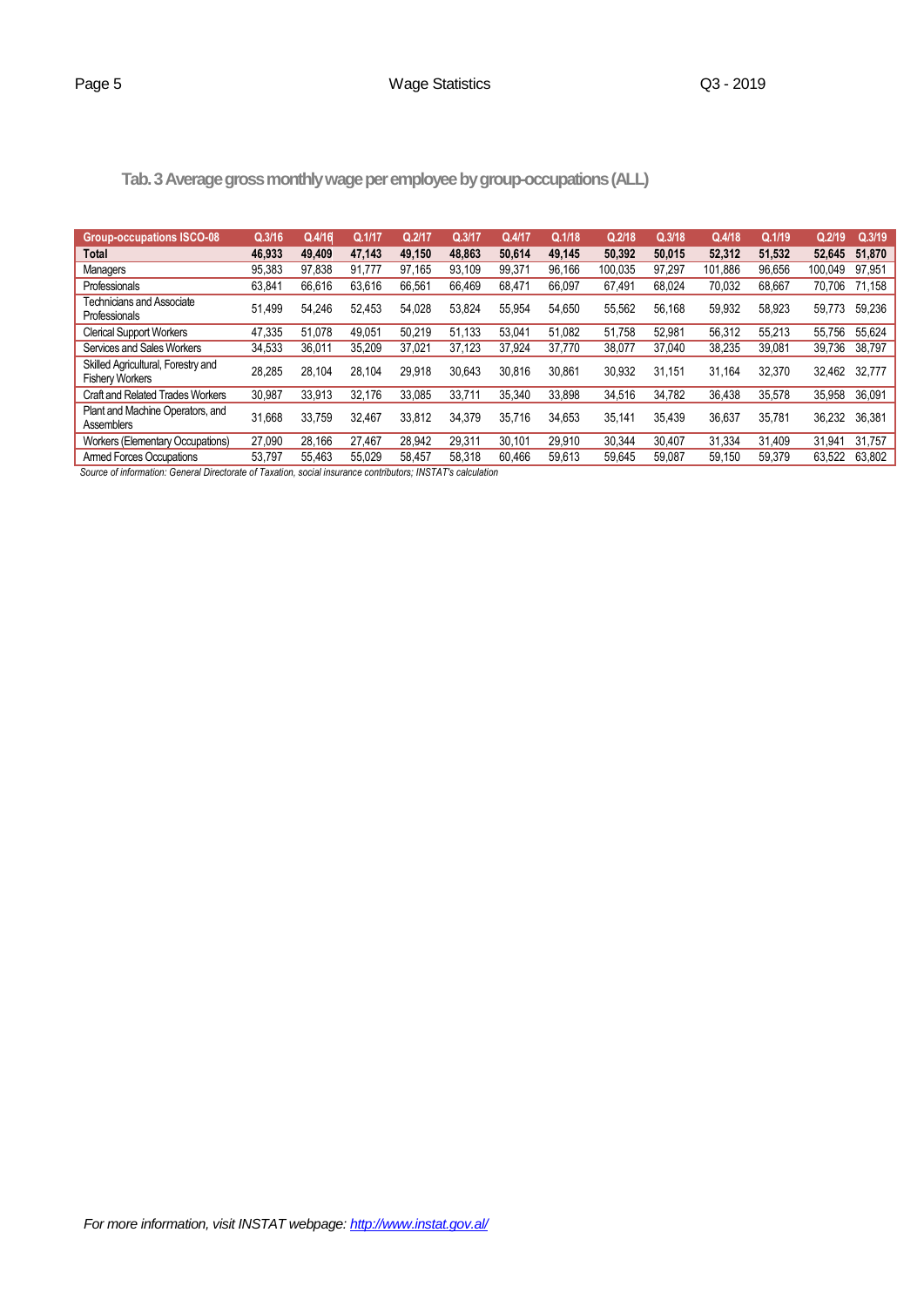# Methodology

This publication contains detailed data on the level of wages, their distribution and the change over the quarters. These statistics offer an opportunity to compare salaries in different industries and for different occupational groups. Wage statistics are also of particular importance to the monitoring of economic indicators that are used by policy-makers, employers and trade unions to assess job supply and job requirements.

### **Legal Base**

- [Law No.17/2018 on Official Statistics](http://instat.gov.al/media/3972/law-no17-2018-on-official-statistics.pdf)
- Official Statistics National Programme 2017-2021
- Memorandum of Cooperation with the General Directorate of Taxation

### **Source of Information**

The source of Information on wages is the General Directorate of Taxation. base to the memorandum of cooperation. Data are from the enterprises payroll (E- SIG 025 form).

This form serves to declare three types of tax liabilities:

- Social Security Contributions.
- Health Insurance Contributions
- Income from Employment of Employees.

Variables are three types: original variables from DPT. additional variables from INSTAT and derived variables. The two main variables are the number of employees and the gross wage paid to the employee.

### **Definitions**

*Average monthly wage* - is the gross wage of an employee for the work performed per month.

This is constituted by the following elements:

- Basic wage for job performed
- Additional payment for managerial duties
- Additional payment for years at work
- Additional payment for difficult working conditions
- Other regular additional payments

Social security contributions and taxation on income are not deducted from the average monthly wage.

*Monthly minimum wage* - is the official minimum wage approved by a Decision of the Council of Ministers.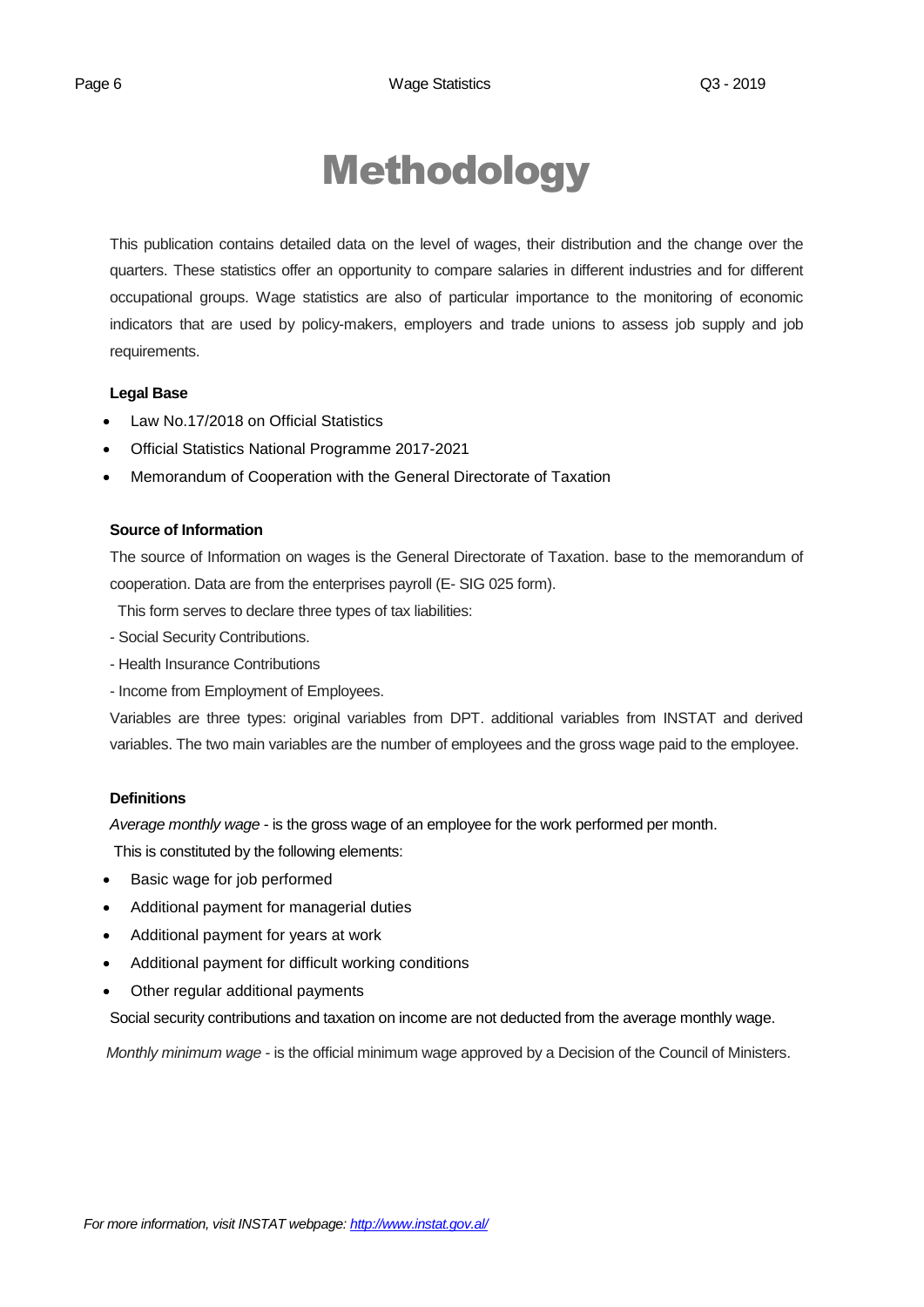### **Classifications**

 The classification of enterprises is done according to the Nomenclature of Economic Activities, NACE Rev. 2 as follows:

| Nace Rev2.<br>(Sections) | <b>Description</b>                                                                                                         |
|--------------------------|----------------------------------------------------------------------------------------------------------------------------|
| A                        | Agriculture. forestry and fishing                                                                                          |
| в                        | Mining and quarrying                                                                                                       |
| C                        | Manufacturing                                                                                                              |
| D                        | Electricity. gas. steam and air conditioning supply                                                                        |
| Е                        | Water supply; sewerage, waste management and remediation activities                                                        |
| F                        | Construction                                                                                                               |
| G                        | Wholesale and retail trade; repair of motor vehicles and motorcycles                                                       |
| н                        | Transportation and storage                                                                                                 |
|                          | Accommodation and food service activities                                                                                  |
| J                        | Information and communication                                                                                              |
| K                        | Financial and insurance activities                                                                                         |
|                          | Real estate activities                                                                                                     |
| M                        | Professional, scientific and technical activities                                                                          |
| N                        | Administrative and support service activities                                                                              |
| $\Omega$                 | Public administration and defense; compulsory social security                                                              |
| P                        | Education                                                                                                                  |
| Q                        | Human health and social work activities                                                                                    |
| R                        | Arts, entertainment and recreation                                                                                         |
| S                        | Other service activities                                                                                                   |
| T                        | Activities of households as employers; undifferentiated goods- and services-producing activities of households for own use |
| U                        | Activities of extraterritorial organizations and bodies                                                                    |

*•* Classification of occupations is done according to International Classification of Occupations, ISCO-08 as follows:

| <b>ISCO_08</b> | <b>Description</b>                                         |
|----------------|------------------------------------------------------------|
| 1.             | <b>Managers</b>                                            |
| 11             | Chief executives. senior officials and legislators         |
| 12             | Administrative and commercial managers                     |
| 13             | Production and specialized services managers               |
| 14             | Hospitality. retail and other services managers            |
| 2.             | <b>Professionals</b>                                       |
| 21             | Science and engineering professionals                      |
| 22             | Health professionals                                       |
| 23             | <b>Teaching professionals</b>                              |
| 24             | Business and administration professionals                  |
| 25             | Information and communications technology professionals    |
| 26             | Legal. social and cultural professionals                   |
| 3.             | Technicians and associate professionals                    |
| 31             | Science and engineering associate professionals            |
| 32             | Health associate professionals                             |
| 33             | Business and administration associate professionals        |
| 34             | Legal social. cultural and related associate professionals |
| 35             | Information and communications technicians                 |
| 4.             | <b>Clerical support workers</b>                            |
| 41             | General and keyboard clerks                                |
| 42             | Customer services clerks                                   |